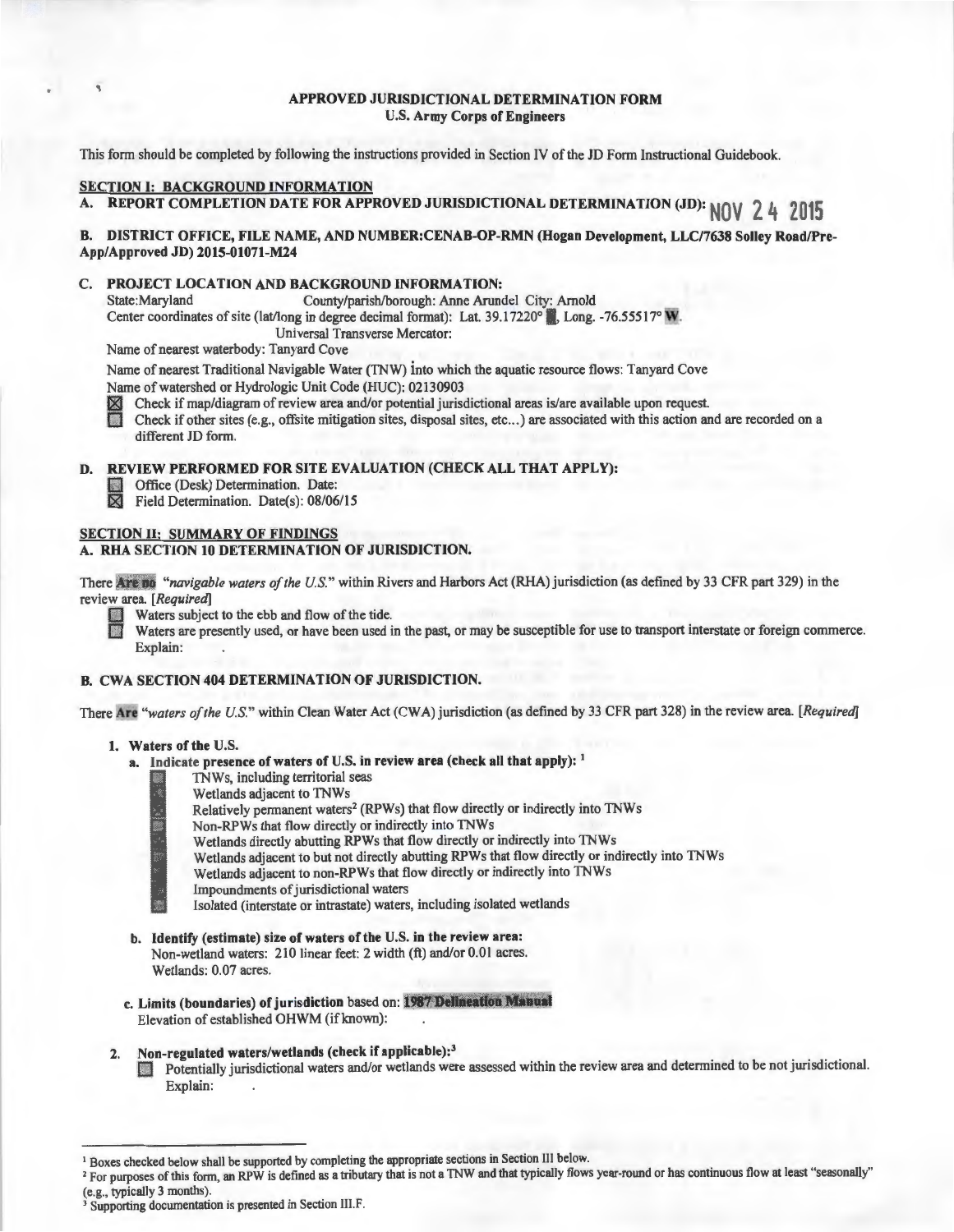#### SECTION III: CWA ANALYSIS

#### TNWs AND WETLANDS ADJACENT TO TNWs

The agencies will assert jurisdiction over TNWs and wetlands adjacent to TNWs. If the aquatic resource is a TNW, complete Section III.A.1 and Section III.D.1. only; if the aquatic resource is a wetland adjacent to a TNW, complete Sections III.A.1 and 2 and Section III.D.l.; otherwise, see Section III.B below.

I. TNW

Identify TNW:

Summarize rationale supporting determination:

2. Wetland adjacent to TNW Summarize rationale supporting conclusion that wetland is "adjacent":

# B. CHARACTERISTICS OF TRIBUTARY (THAT IS NOT A TNW) AND ITS ADJACENT WETLANDS (IF ANY):

This section summarizes information regarding characteristics of the tributary and its adjacent wetlands, if any, and it helps determine whether or not the standards for jurisdiction established under *Rapanos* have been met.

The agencies will assert jurisdiction over non-navigable tributaries of TNWs where the tributaries are "relatively permanent waters" (RPWs), i.e. tributaries that typically flow year-round or have continuous flow at least seasonally (e.g., typically 3 months). A wetland that directly abuts an RPW is also jurisdictional. If the aquatic resource is not a TNW, but has year-round (perennial) flow, skip to Section III.D.2. If the aquatic resource is a wetland directly abutting a tributary with perennial flow, skip to Section Ill.D.4.

A wetland that is adjacent to but that does not directly abut an RPW requires a significant nexus evaluation. Corps districts and EPA regions will include in the record any available information that documents the existence of a significant nexus between a relatively permanent tributary that is not perennial (and its adjacent wetlands if any) and a traditional navigable water, even though a significant nexus finding is not required as a matter of law.

If the waterbody<sup>4</sup> is not an RPW, or a wetland directly abutting an RPW, a JD will require additional data to determine if the waterbody has a significant nexus with a TNW. If the tributary has adjacent wetlands, the significant nexus evaluation must consider the tributary in combination with all of its adjacent wetlands. This significant nexus evaluation that combines, for analytical purposes, the tributary and all of its adjacent wetlands is used whether the review area identified in the JD request is the tributary, or its adjacent wetlands, or both. If the JD covers a tributary with adjacent wetlands, complete Section III.B.I for the tributary, Section III.B.2 for any onsite wetlands, and Section III.B.3 for all wetlands adjacent to that tributary, both onsite and offsite. The determination whether a significant nexus exists is determined in Section lll.C below.

I. Characteristics of non-TNWs that flow directly or indirectly into TNW

(i) General Area Conditions:

| Watershed size:          | <b>Pick List</b> |        |
|--------------------------|------------------|--------|
| Drainage area:           | <b>Pick List</b> |        |
| Average annual rainfall: |                  | inches |
| Average annual snowfall: |                  | inches |

(ii) Physical Characteristics:

(a) Relationship with TNW: Tributary flows directly into TNW. □ Tributary flows through Pick List tributaries before entering TNW.

Project waters are Pick List river miles from TNW. Project waters are **Pick List** river miles from RPW. Project waters are Pick List aerial (straight) miles from TNW. Project waters are Pick List aerial (straight) miles from RPW. Project waters cross or serve as state boundaries. Explain:

Identify flow route to TNW5: Tributary stream order, if known:

<sup>4</sup> Note that the Instructional Guidebook contains additional information regarding swales, ditches, washes, and erosional features generally and in the arid West.

Flow route can be described by identifying, e.g., tributary a, which flows through the review area, to flow into tributary b, which then flows into TNW.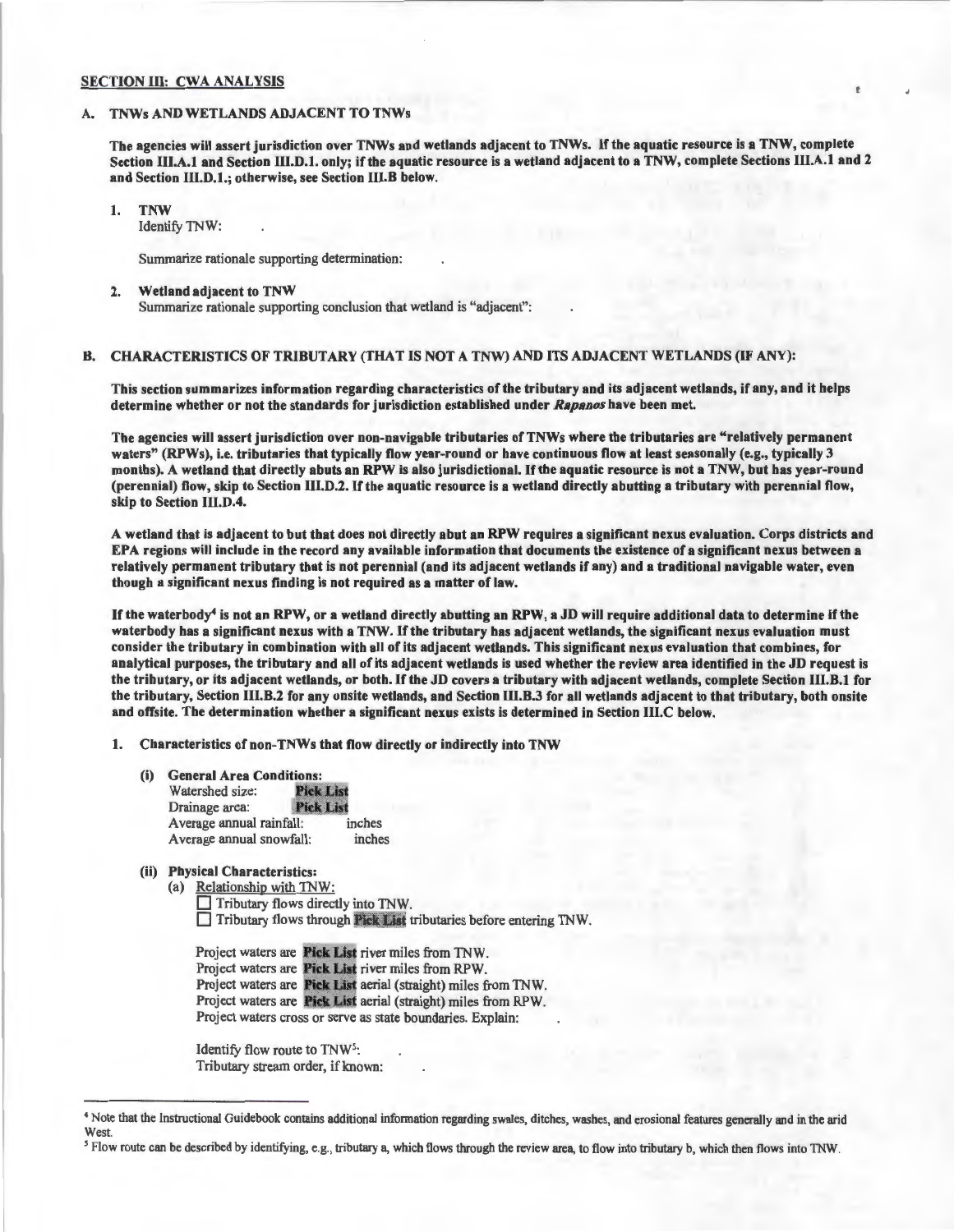|     | (b) General Tributary Characteristics (check all that apply):<br><b>Tributary is:</b><br>Natural<br>Artificial (man-made). Explain:<br>Manipulated (man-altered). Explain:                                                                                                                                                                                                                                                                                                    |
|-----|-------------------------------------------------------------------------------------------------------------------------------------------------------------------------------------------------------------------------------------------------------------------------------------------------------------------------------------------------------------------------------------------------------------------------------------------------------------------------------|
|     | Tributary properties with respect to top of bank (estimate):<br>Average width:<br>feet<br>Average depth:<br>feet<br>Average side slopes: Pick List.                                                                                                                                                                                                                                                                                                                           |
|     | Primary tributary substrate composition (check all that apply):<br>Silts<br>Sands<br>ш<br>Concrete<br>Cobbles<br>Gravel<br>Muck<br><b>Bedrock</b><br>Vegetation. Type/% cover:<br>Other. Explain:                                                                                                                                                                                                                                                                             |
|     | Tributary condition/stability [e.g., highly eroding, sloughing banks]. Explain:<br>Presence of run/riffle/pool complexes. Explain:<br>Tributary geometry:<br>Tributary gradient (approximate average slope):<br>$\%$                                                                                                                                                                                                                                                          |
| (c) | Flow:<br>Tributary provides for: Pick List<br>Estimate average number of flow events in review area/year: Pick List<br>Describe flow regime:<br>Other information on duration and volume:<br>Surface flow is: Pick List. Characteristics:                                                                                                                                                                                                                                     |
|     | Subsurface flow: Pick List. Explain findings:<br>$\Box$ Dye (or other) test performed:<br>Tributary has (check all that apply):<br>Bed and banks<br>$\Box$ OHWM <sup>6</sup> (check all indicators that apply):                                                                                                                                                                                                                                                               |
|     | clear, natural line impressed on the bank<br>the presence of litter and debris<br>ш<br>changes in the character of soil<br>destruction of terrestrial vegetation<br>$\Box$ shelving<br>the presence of wrack line<br>vegetation matted down, bent, or absent<br>sediment sorting<br>leaf litter disturbed or washed away<br>scour<br>sediment deposition<br>multiple observed or predicted flow events<br>water staining<br>abrupt change in plant community<br>other (list): |
|     | Discontinuous OHWM.7 Explain:                                                                                                                                                                                                                                                                                                                                                                                                                                                 |
|     | If factors other than the OHWM were used to determine lateral extent of CWA jurisdiction (check all that apply):<br>Mean High Water Mark indicated by:<br>High Tide Line indicated by:<br>oil or scum line along shore objects<br>survey to available datum;<br>$\Box$ fine shell or debris deposits (foreshore)<br>physical markings;<br>□ vegetation lines/changes in vegetation types.<br>physical markings/characteristics<br>tidal gauges<br>other (list):               |
|     | (iii) Chemical Characteristics:<br>Characterize tributary (e.g., water color is clear, discolored, oily film; water quality; general watershed characteristics, etc.).<br>Explain:<br>Identify specific pollutants, if known:                                                                                                                                                                                                                                                 |

<sup>6</sup>A natural or man-made discontinuity in the OHWM does not necessarily sever jurisdiction (e.g., where the stream temporarily flows underground, or where the OHWM has been removed by development or agricultural practices). Where there is a break in the OHWM that is unrelated to the waterbody's flow regime (e.g., flow over a rock outcrop or through a culvert), the agencies will look for indicators of flow above and below the break.<br><sup>7</sup>Ibid.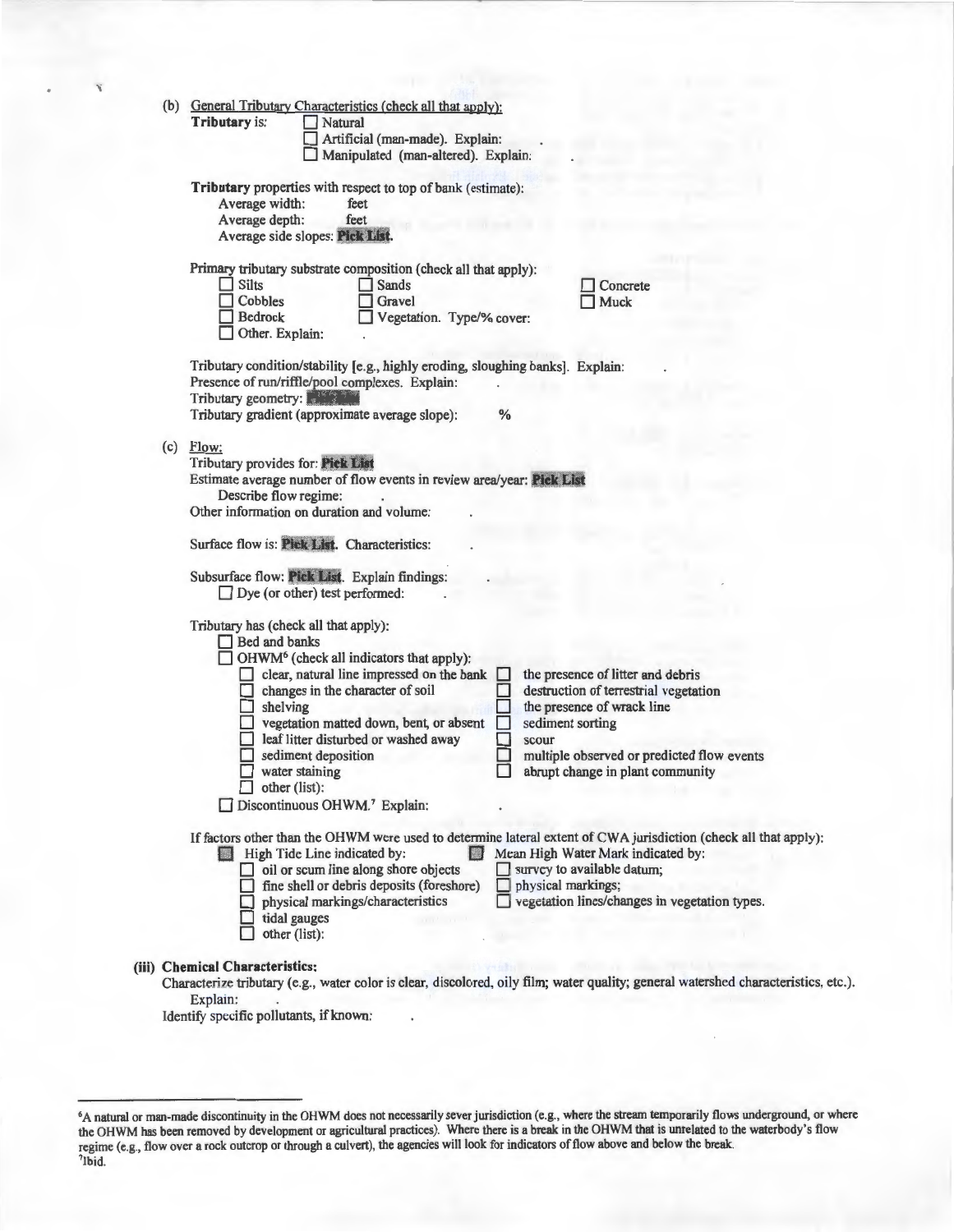#### (iv) Biological Characteristics. Channel supports (check all that apply):

Riparian corridor. Characteristics (type, average width):<br>
Wetland fringe. Characteristics:<br>
Habitat for:

Wetland fringe. Characteristics:

Habitat for:

- $\Box$  Federally Listed species. Explain findings:
- D Fish/spawn areas. Explain findings:

D Other environmentally-sensitive species. Explain findings:

- $\Box$  Aquatic/wildlife diversity. Explain findings:
- 2. Characteristics of wetlands adjacent to non-TNW that flow directly or indirectly into TNW

#### (i) Physical Characteristics:

- (a) General Wetland Characteristics: Properties: Wetland size: acres Wetland type. Explain: Wetland quality. Explain: Project wetlands cross or serve as state boundaries. Explain:
- (b) General Flow Relationship with Non-TNW: Flow is: Explain:

Surface flow is: Pick List Characteristics:

Subsurface flow: Pick List. Explain findings:  $\Box$  Dye (or other) test performed:

- (c) Wetland Adjacency Determination with Non-TNW:
	- $\Box$  Directly abutting
	- $\Box$  Not directly abutting
		- Discrete wetland hydrologic connection. Explain:
		- D Ecological connection. Explain:
		- □ Separated by berm/barrier. Explain:

#### (d) Proximity (Relationship) to TNW

Project wetlands are **Pick List** river miles from TNW. Project waters are Pick List aerial (straight) miles from TNW. Flow is from: Pick List. Estimate approximate location of wetland as within the Pick List floodplain.

#### (ii) Chemical Characteristics:

Characterize wetland system (e.g., water color is clear, brown, oil film on surface; water quality; general watershed characteristics; etc.). Explain:

Identify specific pollutants, if known:

#### (iii) Biological Characteristics. Wetland supports (check all that apply):

- Riparian buffer. Characteristics (type, average width):
- $\Box$  Vegetation type/percent cover. Explain:<br>
Habitat for:
- Habitat for:
	- D Federally Listed species. Explain findings:
	- $\Box$  Fish/spawn areas. Explain findings:<br> $\Box$  Other environmentally-sensitive sne

Other environmentally-sensitive species. Explain findings:

 $\Box$  Aquatic/wildlife diversity. Explain findings:

# 3. Characteristics of all wetlands adjacent to the tributary (if any)

All wetland(s) being considered in the cumulative analysis:

Approximately ( ) acres in total are being considered in the cumulative analysis.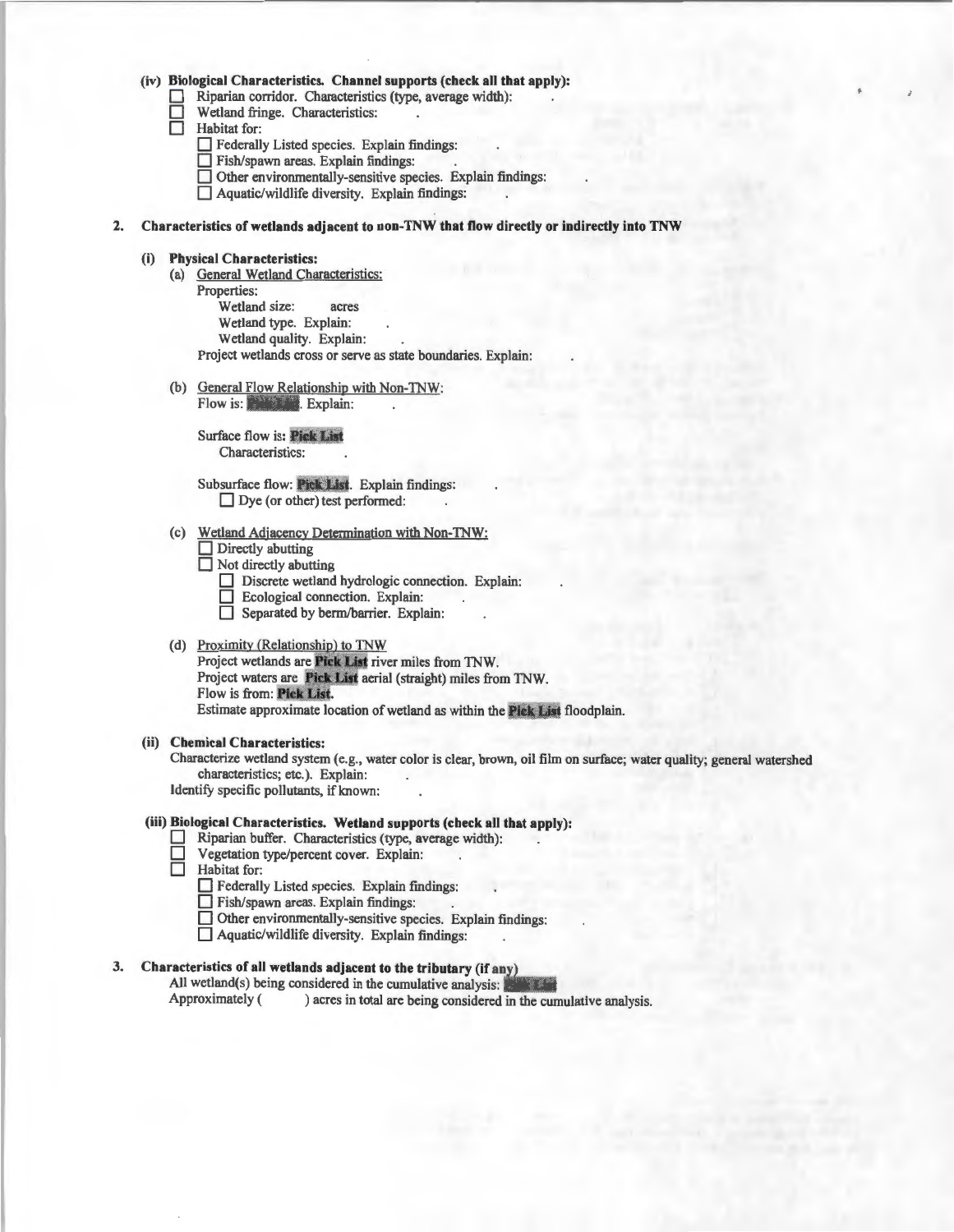For each wetland, specify the following:

Directly abuts? (Y/N) Size (in acres) Directly abuts? (Y/N) Size (in acres)

Summarize overall biological, chemical and physical functions being performed:

#### C. SIGNIFICANT NEXUS DETERMINATION

A significant nexus analysis will assess the flow characteristics and functions of the tributary itself and the functions performed by any wetlands adjacent to the tributary to determine if they significantly affect the chemical, physical, and biological integrity of a TNW. For each of the following situations, a significant nexus exists if the tributary, in combination with all of its adjacent wetlands, has more than a speculative or insubstantial effect on the chemical, physical and/or biological integrity of a TNW. Considerations when evaluating significant nexus include, but are not limited to the volume, duration, and frequency of the flow of water in the tributary and its proximity to a TNW, and the functions performed by the tributary and all its adjacent wetlands. It is not appropriate to determine significant nexus based solely on any specific threshold of distance (e.g. between a tributary and its adjacent wetland or between a tributary and the TNW). Similarly, the fact an adjacent wetland lies within or outside of a floodplain is not solely determinative of significant nexus.

Draw connections between the features documented and the effects on the TNW, as identified in the Rapanos Guidance and discussed in the Instructional Guidebook. Factors to consider include, for example:

- Does the tributary, in combination with its adjacent wetlands (if any), have the capacity to carry pollutants or flood waters to TNWs, or to reduce the amount of pollutants or flood waters reaching a TNW?
- Does the tributary, in combination with its adjacent wetlands (if any), provide habitat and lifecycle support functions for fish and other species, such as feeding, nesting, spawning, or rearing young for species that are present in the TNW?
- Does the tributary, in combination with its adjacent wetlands (if any), have the capacity to transfer nutrients and organic carbon that support downstream foodwebs?
- Does the tributary, in combination with its adjacent wetlands (if any), have other relationships to the physical, chemical, or biological integrity of the TNW?

### Note: the above list of considerations is not inclusive and other functions observed or known to occur should be documented below:

- I. Significant nexus findings for non-RPW that has no adjacent wetlands and flows directly or indirectly into TNWs. Explain findings of presence or absence of significant nexus below, based on the tributary itself, then go to Section III.D:
- 2. Significant nexus findings for non-RPW and its adjacent wetlands, where the non-RPW flows directly or indirectly into TNWs. Explain findings of presence or absence of significant nexus below, based on the tributary in combination with all of its adjacent wetlands, then go to Section 111.D:
- 3. Significant nexus findings for wetlands adjacent to an RPW but that do not directly abut the RPW. Explain findings of presence or absence of significant nexus below, based on the tributary in combination with all of its adjacent wetlands, then go to Section III.D:

#### D. DETERMINATIONS OF JURISDICTIONAL FINDINGS. THE SUBJECT WATERS/WETLANDS ARE (CHECK ALL THAT APPLY):

I. TNWs and Adjacent Wetlands. Check all that apply and provide size estimates in review area:  $\Box$  TNWs: linear feet width (ft), Or, acres. to Wetlands adjacent to TNWs: acres.

- 2. RPWs that flow directly or indirectly into TNWs.<br>Tributaries of TNWs where tributaries typically flow year-round are jurisdictional. Provide data and rationale indicating that tributary is perennial:
	- ~ Tributaries ofTNW where tributaries have continuous flow "seasonally" (e.g., typically three months each year) are jurisdictional. Data supporting this conclusion is provided at Section III.B. Provide rationale indicating that tributary flows seasonally: Stream was observed with baseflow during both the August 2015 Corps field review and January 2015 site visits, as well as during previous site visits by the consultant in 2010. A section of the stream is piped in the Corps area of review.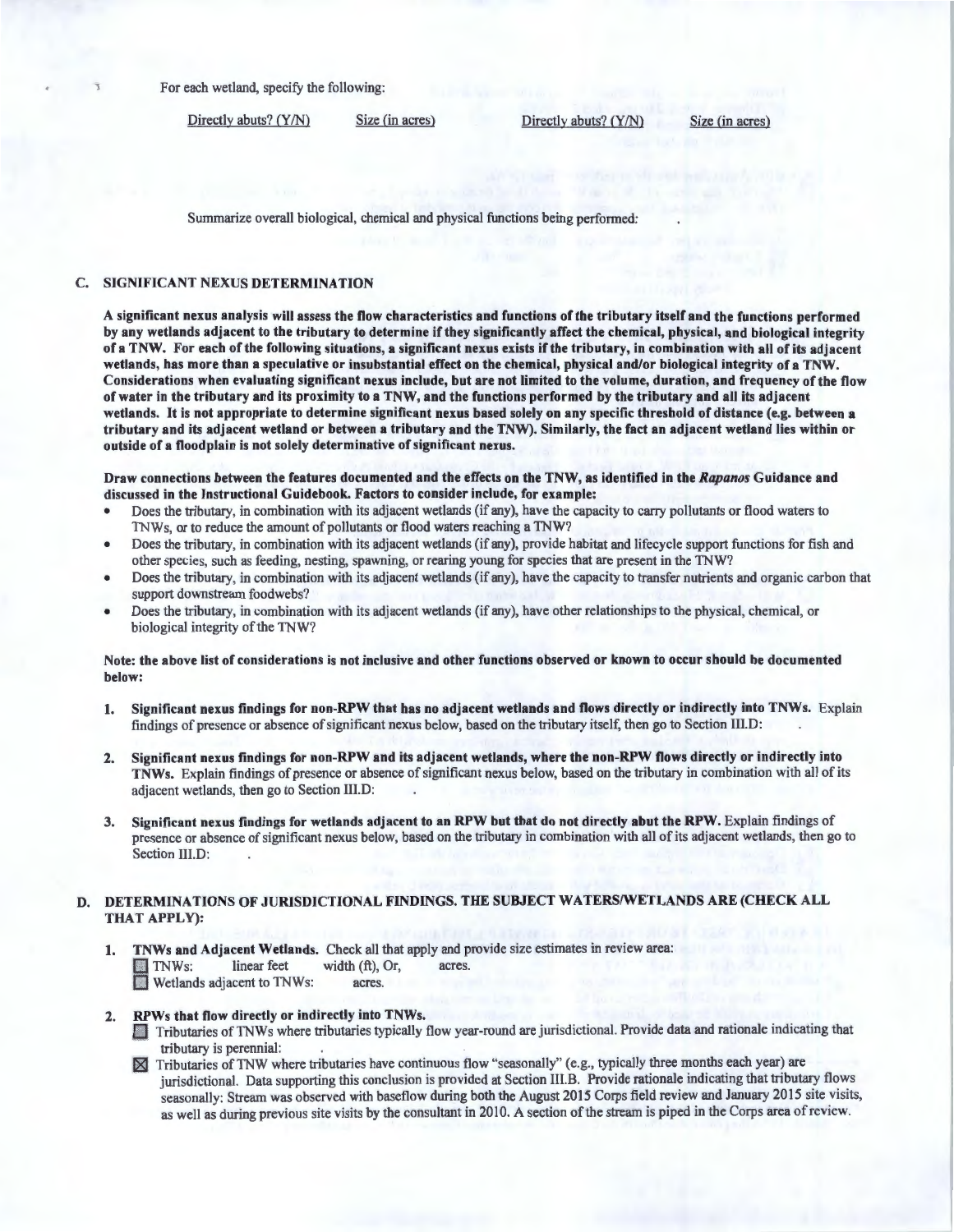Provide estimates for jurisdictional waters in the review area (check all that apply):

 $\times$  Tributary waters: 210 linear feet 2width (ft).<br>
Other non-wetland waters: acres.

Identify type(s) of waters:

#### 3. Non-RPWs<sup>8</sup> that flow directly or indirectly into TNWs.

Waterbody that is not a TNW or an RPW, but flows directly or indirectly into a TNW, and it has a significant nexus with a TNW is jurisdictional. Data supporting this conclusion is provided at Section III.C.

Provide estimates for jurisdictional waters within the review area (check all that apply):<br>
Tributary waters: linear feet width  $(ft)$ .<br>
Other non-wetland waters: acres

Other non-wetland waters:

Identify type(s) of waters:

### Wetlands directly abutting an RPW that flow directly or indirectly into TNWs.

 $\mathbb{R}$  Wetlands directly abut RPW and thus are jurisdictional as adjacent wetlands.

- 0 Wetlands directly abutting an RPW where tributaries typically flow year-round. Provide data and rationale indicating that tributary is perennial in Section III.D.2, above. Provide rationale indicating that wetland is directly abutting an RPW:
- X Wetlands directly abutting an RPW where tributaries typically flow "seasonally." Provide data indicating that tributary is seasonal in Section III.B and rationale in Section III.D.2, above. Provide rationale indicating that wetland is directly abutting an RPW: Visual field observation by the Corps that wetland A directly abuts (touches) the existing seasonal stream channel. Visual observation by the Corps that Wetland B directly abuts (touches) a seasonal stream on the adjacent property to the west.

Provide acreage estimates for jurisdictional wetlands in the review area: 0.07acres.

5. Wetlands adjacent to but not directly abutting an RPW that flow directly or indirectly into TNWs.

0 Wetlands that do not directly abut an RPW, but when considered in combination with the tributary to which they are adjacent and with similarly situated adjacent wetlands, have a significant nexus with a TNW are jurisidictional. Data supporting this conclusion is provided at Section III.C.

Provide acreage estimates for jurisdictional wetlands in the review area: acres.

#### 6. Wetlands adjacent to non-RPWs that flow directly or indirectly into TNWs.

D Wetlands adjacent to such waters, and have when considered in combination with the tributary to which they are adjacent and with similarly situated adjacent wetlands, have a significant nexus with a TNW are jurisdictional. Data supporting this conclusion is provided at Section III.C.

Provide estimates for jurisdictional wetlands in the review area: acres.

#### 7. Impoundments of jurisdictional waters.9

- As a general rule, the impoundment of a jurisdictional tributary remains jurisdictional.<br>
Demonstrate that impoundment was created from "waters of the U.S.," or<br>
Demonstrate that water meets the criteria for one of the cat
- 
- Demonstrate that impoundment was created from "waters of the U.S.," or<br>Demonstrate that water meets the criteria for one of the categories presented above (1-6), or
- Demonstrate that water is isolated with a nexus to commerce (see E below).
- E. ISOLATED [INTERSTATE OR INTRA-STATE] WATERS, INCLUDING ISOLATED WETLANDS, THE USE, DEGRADATION OR DESTRUCTION OF WHICH COULD AFFECT INTERSTATE COMMERCE, INCLUDING ANY SUCH WATERS (CHECK ALL THAT APPLY): <sup>10</sup>
	- which are or could be used by interstate or foreign travelers for recreational or other purposes.<br>from which fish or shellfish are or could be taken and sold in interstate or foreign commerce.
	-

which are or could be used for industrial purposes by industries in interstate commerce.

Interstate isolated waters. Explain:

<sup>&</sup>lt;sup>8</sup>See Footnote # 3.<br><sup>9</sup> To complete the analysis refer to the key in Section III.D.6 of the Instructional Guidebook.<br><sup>10</sup> Prior to asserting or declining CWA jurisdiction based solely on this category, Corps Districts wil review consistent with the process described in the Corps/EPA *Memorandum Regarding CWA Act Jurisdiction Following Rapanos.*